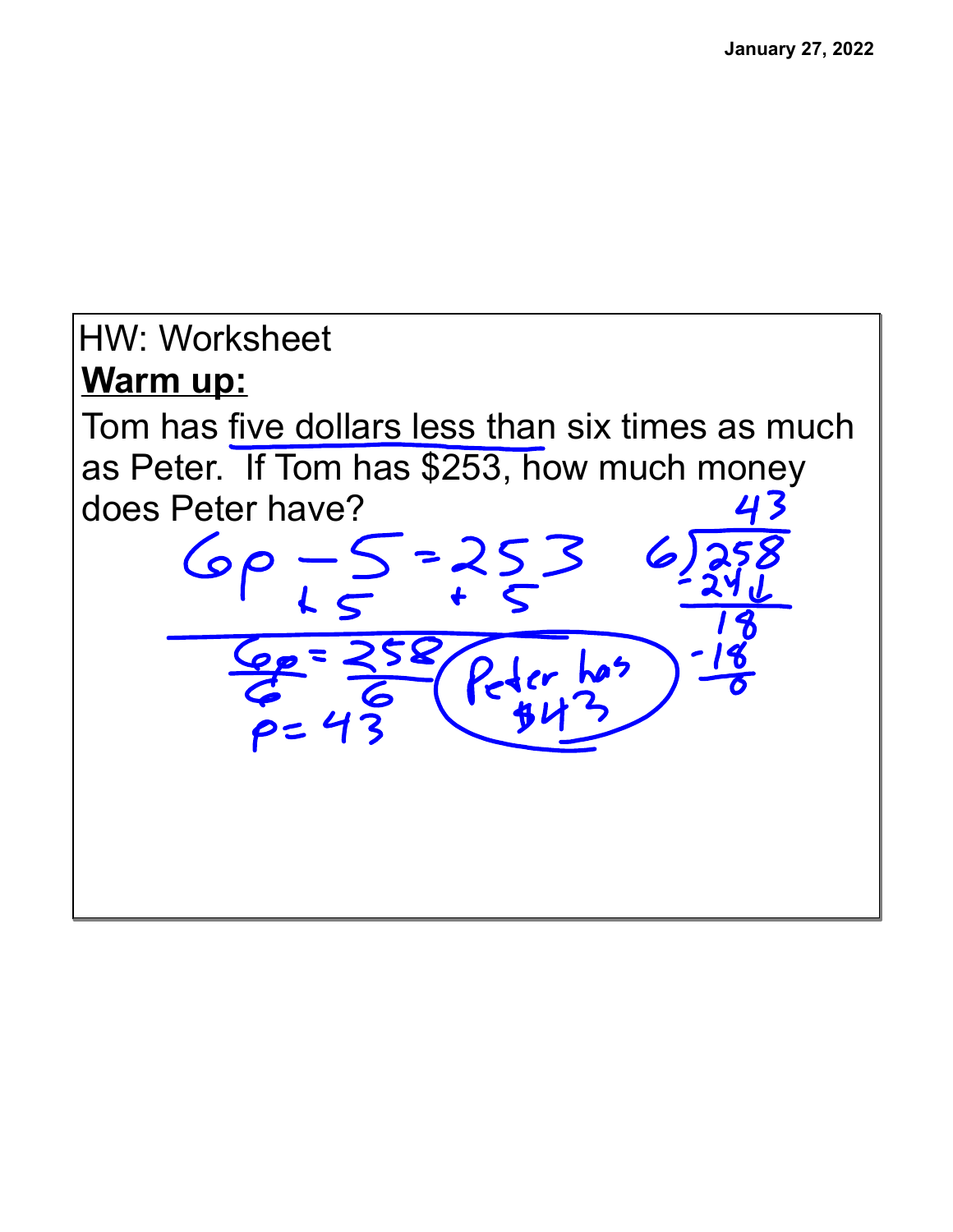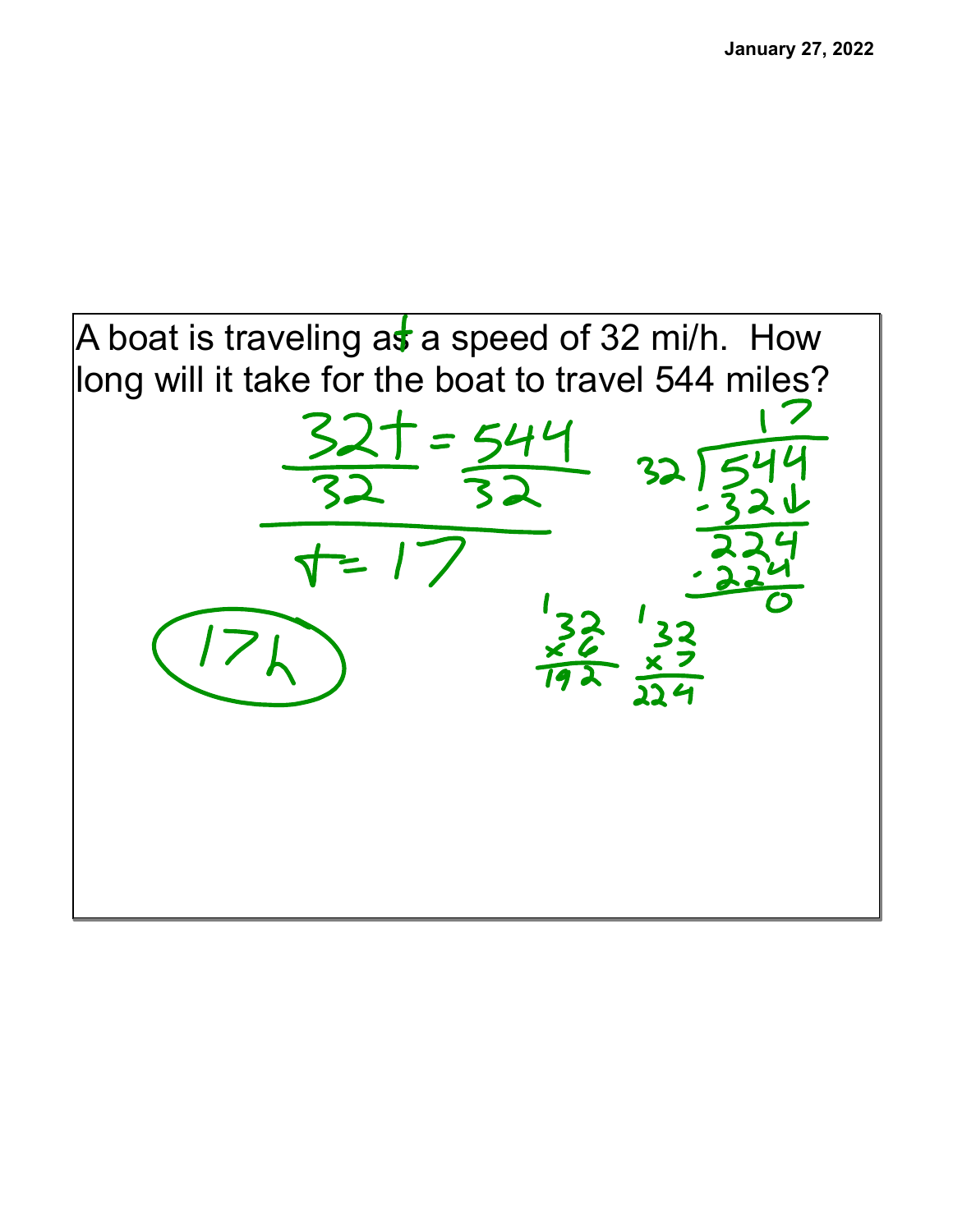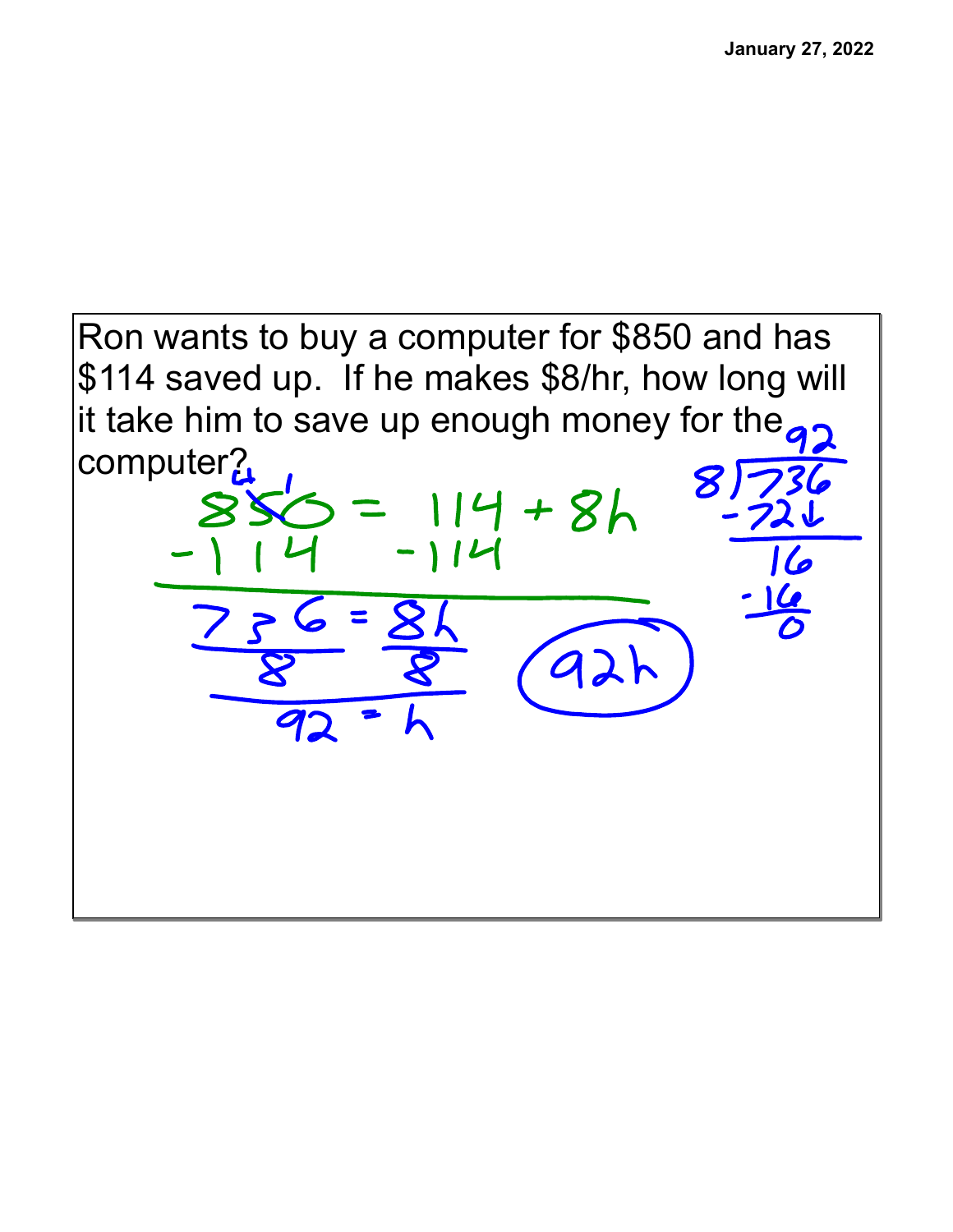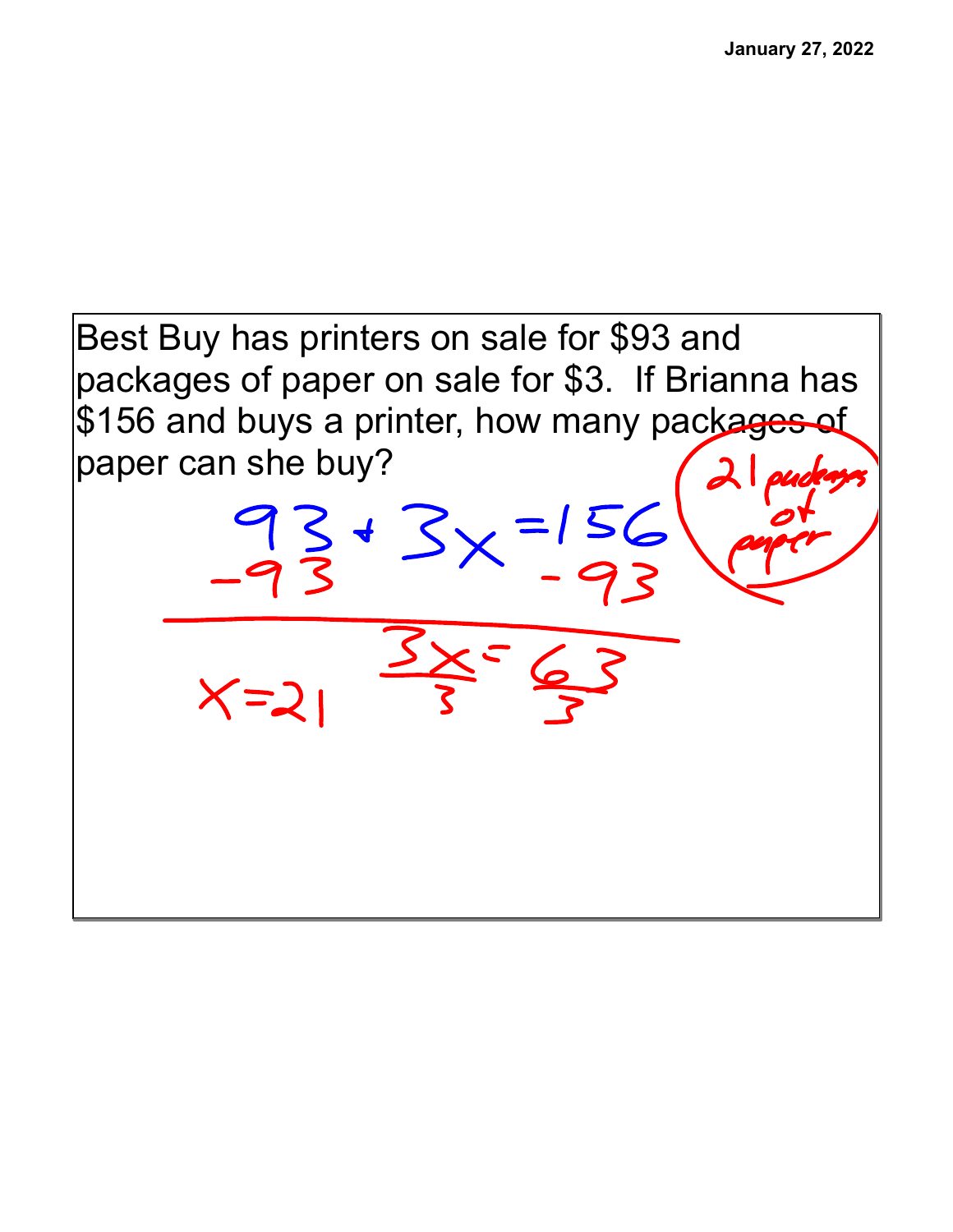1) 331 students went on a field trip. Six buses were filled and 7 students traveled in cars. How many students were in each bus?

2) Aliyah had \$24 to spend on seven pencils. After buying them she had \$10. How much did each pencil cost?

3) On a farm, there are 20 fewer cows than twice the number of pigs. If there are 50 cows, how many pigs are there?

4) Ellie wants to buy a Zorb for \$5,000. She has \$604 saved up and earns \$628 per week. How many weeks will she need to work until she can buy the Zorb?

5) A cell phone company charges a monthly rate of \$12.15 and \$0.25 per minute to make calls. Craig's bill this month is \$21.90. How many minutes did he use?

6) A tree grows 2 inches each week. If the tree is currently 40 inches tall, how long will it take for the tree to reach a height of 30 feet?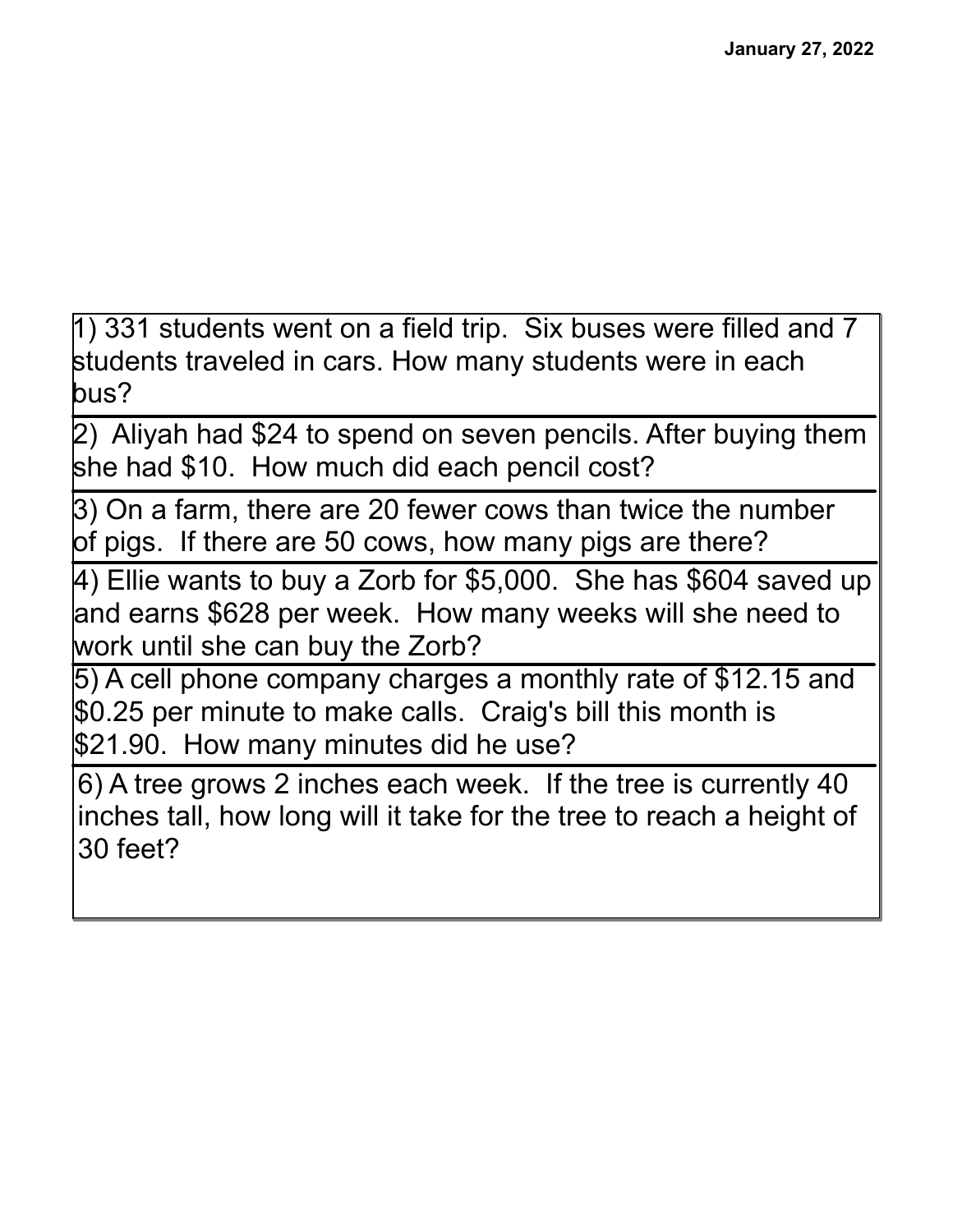1) 331 students went on a field trip. Six buses were filled and 7 students traveled in cars. How many students were in each bus?

 $6x + 7 = 33$